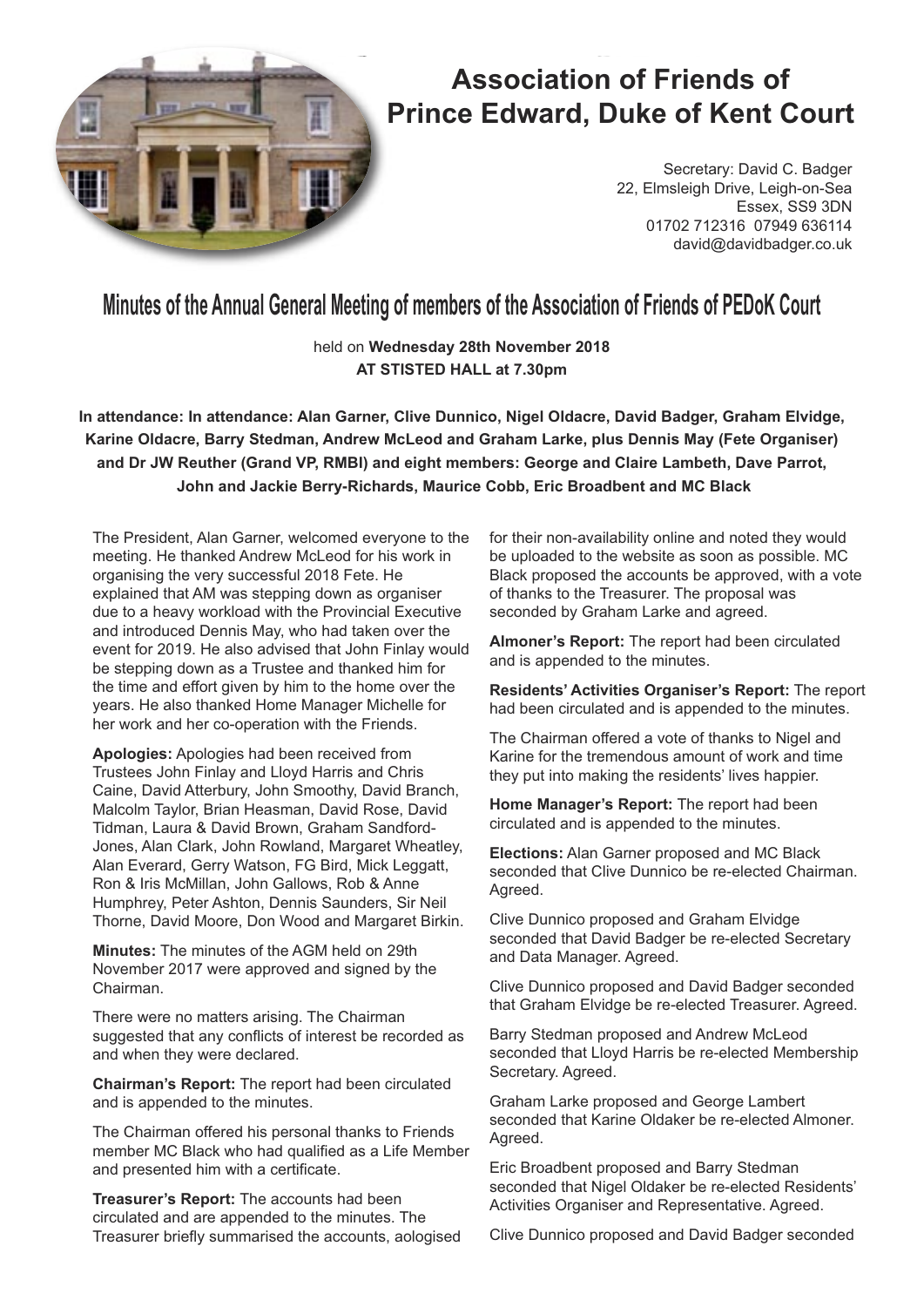# AGM 2018 **continued**

that Barry Stedman be re-elected Assistant Secretary and appointed Website Adminstrator. Agreed.

Clive Dunnico proposed and George Lambeth seconded that Dennis May be elected Fete Organiser. Agreed.

Clive Dunnico proposed and Alan Garner seconded that Graham Larkeand Andrew McLeod be re-elected as Trustees. Agreed.

All elected Trustees signed the appropriate Declaration.

**Appointment of Auditors:** Clive Dunnico proposed Wilkins Kennedy LLP of 1 Nelson Street, Southend-on-Sea to act as the Auditors of the accounts for the next financial year. This was seconded by Nigel Oldaker and agreed.

**AOB:** The Secretary read a letter received from George

Lambeth thanking the staff and Friends of PEDoKC for their kindness and good wishes on the occasion of his mother, resident Mrs Margaret Lambeth, celebrating her 100th birthday with a special birthday tea at the home.

Dr John Reuther gave an update on the activities of the RMBI during the year along with plans for renovation and development of the various homes, including schemes for new residences.

The meeting closed at 8.35pm. The next AGM will be held at Stisted Hall on Wednesday 27th November 2019.

SIGNED ..................................... DATE ......................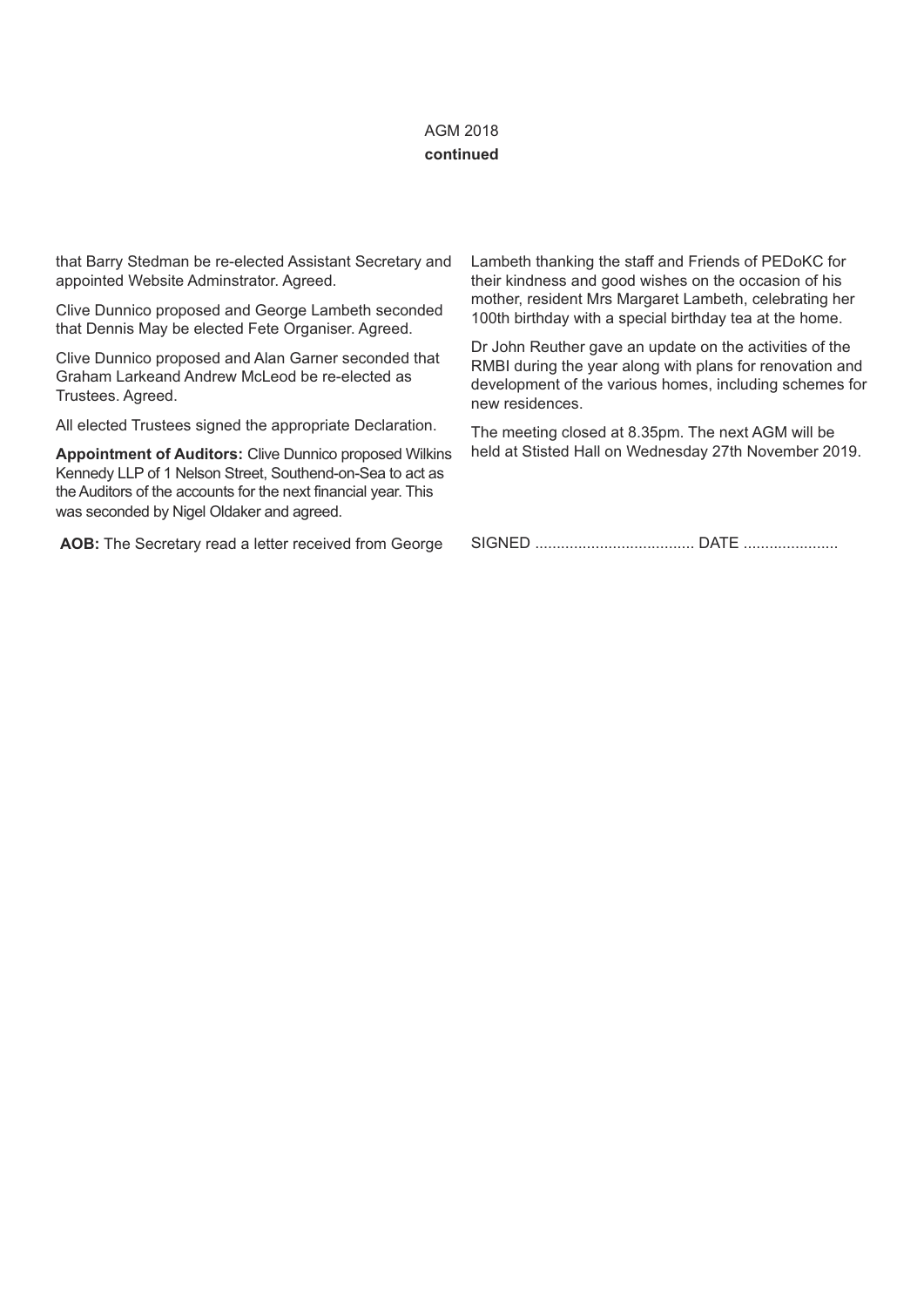# CHAIRMAN'S REPORT 28th November 2018 - AGM

As Chairman of the Association of Friends of Prince Edward Duke of Kent Court I witness first-hand the dedicated work carried out by my fellow Trustees, the Home Manager, Michelle Bladen, and her staff and other volunteers who give of their time in so many ways to create the most happy atmosphere in this wonderful home here at Stisted.

Regrettably, since our Annual General Meeting last year, we have lost a number of residents who have passed away. On a brighter note, birthdays have been celebrated. Karine Oldacre is our House Adviser, which is an office akin to that of Almoner. She will explain matters affecting the welfare of our residents when giving her report.

Nigel Oldacre, our Vice-Chairman and Residents' Activity Organiser/ Representative, will report on the events held during the year for our residents. We are very fortunate in having Nigel and Karine who know each of the residents personally and spend a great deal of their time at the Home. We owe a great deal of thanks to this dedicated and caring couple.

On 31st December 2017, the Residents' Christmas Party was held. It had to be postponed from 10th December 2017, due to heavy snowfalls preventing travel by car and making access to the Home almost impossible. The residents enjoyed festive fayre and entertainment. Christmas gifts costing £2,500 were given to the residents.

The Trustees are happy to consider all requests for financial assistance for the benefit of the residents and each month we pay, on average, over £1,300 to an Amenity Fund which enables residents to enjoy events within the Home. Another £2,100 has been spent on residents' outings and activities throughout the year.

Publicity is most helpful to our cause and we have the advantage of having Barry Stedman, our Assistant Secretary, who expertly looks after our website, HYPERLINK "http://www.friendsofpedokc.org.uk" www.friendsofpedokc.org.uk . Barry has spent a lot of time in creating the Archives on our website, which contains numerous photos and a video tour of the Home which he has created.

We are fortunate that some Brethren who spread the word to their Lodges about the wonderful work carried out by the staff at the Home. They seek support for the Association's work in providing ìextrasî for the residents. We are most grateful to those Brethren.

Our neighbour, the Braintree Golf Club takes great care of their grounds which provide a magnificent panorama for our residents to view. The entrance road to the Home passes through those grounds giving a most welcome site to residents and visitors alike. The Club kindly allows us to hold the Annual Stisted Hall Charity Golf Classic and the after-proceedings on their premises. Our residents, too, are welcome to use the social facilities provided by the Club. We are very grateful to the Club for their hospitality and generosity.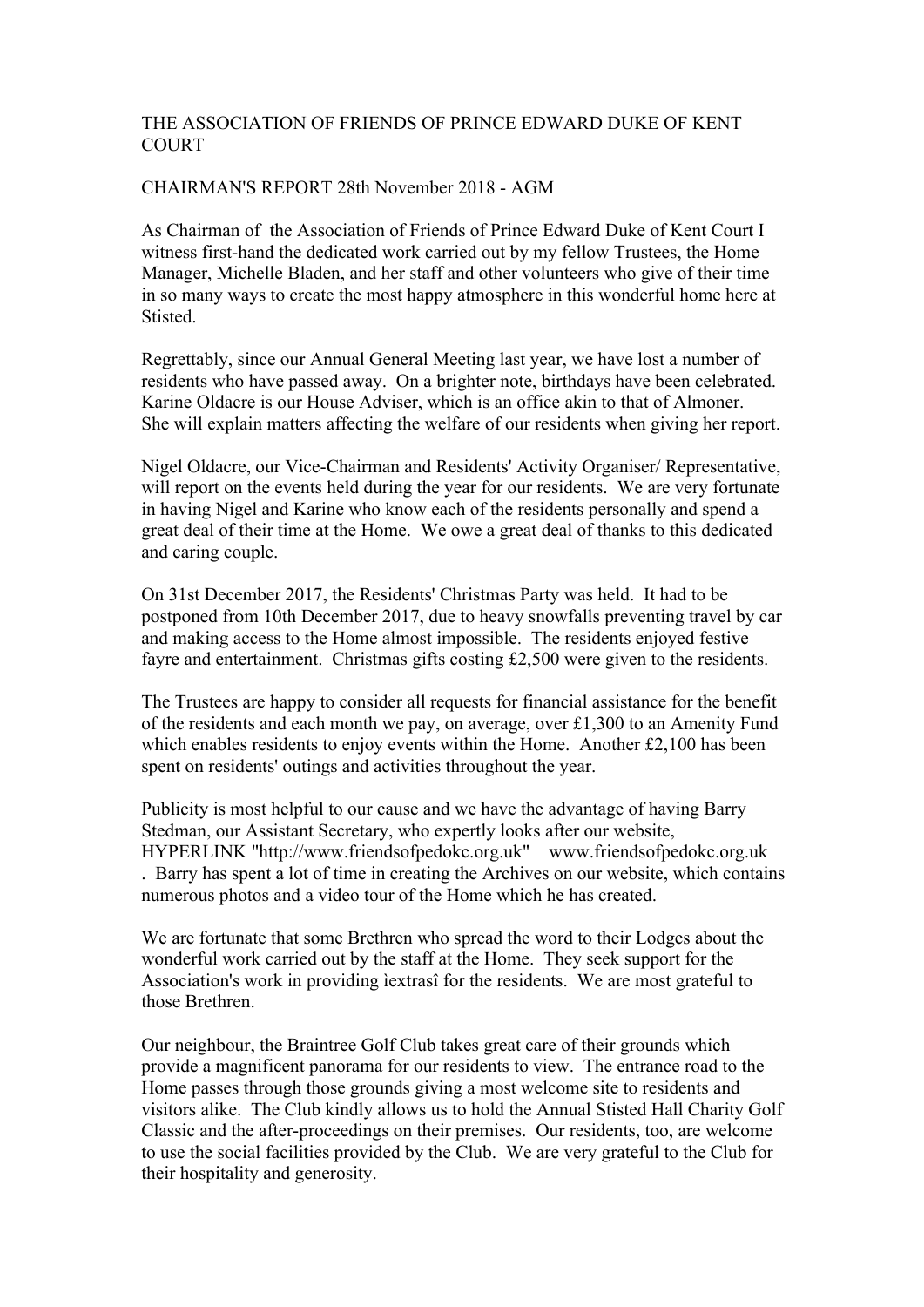The Mauchline House Garden continues to be a place of contentment for those residents who enter the twilight of their lives with dementia and it is also a place of beauty where others too are able to enjoy a visit. In conjunction with the RMBI, the Trustees agreed that the special project for the application of the ì8-Aid Appealî funds received from the Provincial Grand Lodge of Essex should be applied in the refurbishment of the pond, paths and surrounding area. The work was completed in time for the Summer Fete in July. A bench in the area will provide a pleasant place to sit to view the grounds and, perhaps, to contemplate.

We must never forget that the Association was founded as the result of much hard work and initial financial gifts by our President Alan Garner and our late Vice-President, Brian Procter, who sadly passed away earlier this year. They, with others sowed the seeds and we continue to nurture their growth. Alan Garner continues to give much valuable support to our work. To him we owe our grateful thanks. Prince Edward, Duke of Kent Court was officially opened by HRH Duke of Kent, the Most Worshipful Grand Master, on 20th†January 1999. The 20th January 2019 will celebrate the Home's 20th Anniversary.

The Home always has a most happy atmosphere and the Association maintains a close relationship with Michelle Bladen, the Home Manager, and her staff who do such wonderful work for the benefit of the residents. Each resident is made to feel that Stisted Hall is their own home and that they are an integral part of one happy family. The residents are looking forward to their Christmas Party which is to take place on 9th†December, where entertainment, fun and a Christmas Lunch will be enjoyed by them. Photographs of this and other events will appear on the Association's website in due course.

There is no place like Stisted Hall. There is no place like Home.

Clive Dunnico Chairman 28th November 2018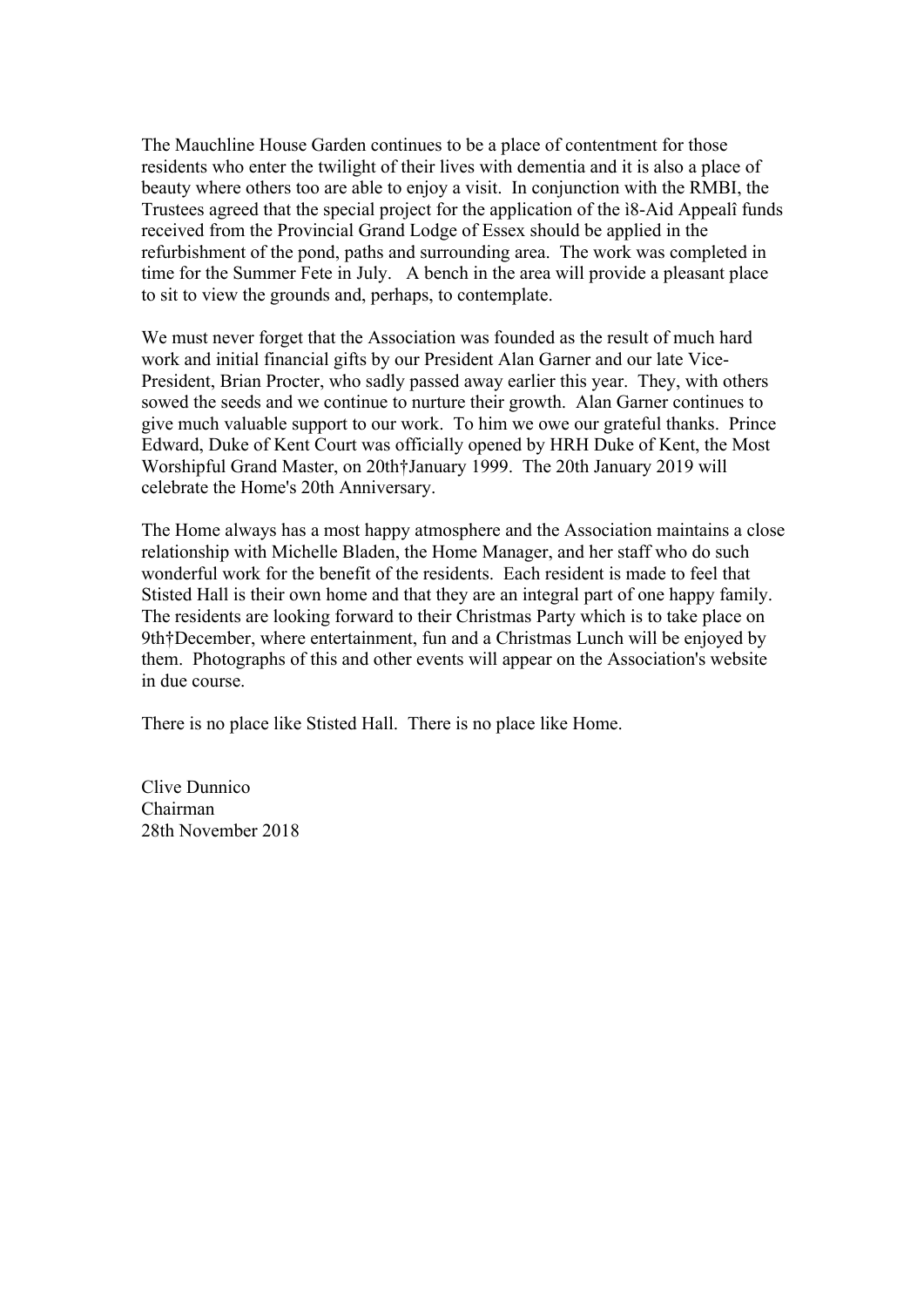

 $\label{eq:interf} \begin{array}{l} \textcolor{gray}{\textcolor{gray}{\textbf{Tr}(x)}} & \textcolor{gray}{\textcolor{gray}{\textbf{Tr}(x)}} \\ \textcolor{gray}{\textbf{C}aring for the Elderly}} \end{array}$ 

# **ASSOCIATION OF FRIENDS** OF PRINCE EDWARD, DUKE OF KENT COURT

# **ACCOUNTS FOR THE YEAR ENDED** 30<sup>th</sup> June 2018

# **CONTENTS**

| Page 1     | Charity Information                                               |
|------------|-------------------------------------------------------------------|
| Page 2     | Report of the Trustees and Statement of Trustees Responsibilities |
| Page 3     | <b>Statement of Financial Activities</b>                          |
| Page 4     | <b>Balance Sheet</b>                                              |
| Page 5 - 6 | Notes to the Accounts                                             |
| Page 7     | Independent Examiner's Report                                     |
|            |                                                                   |



Association of Friends of Prince Edward, Duke of Kent Court, Stisted Hall, Stisted, Braintree, Essex CM77 8AG www.friendsofpedokc.org.uk

Regd. Charity No. 1057867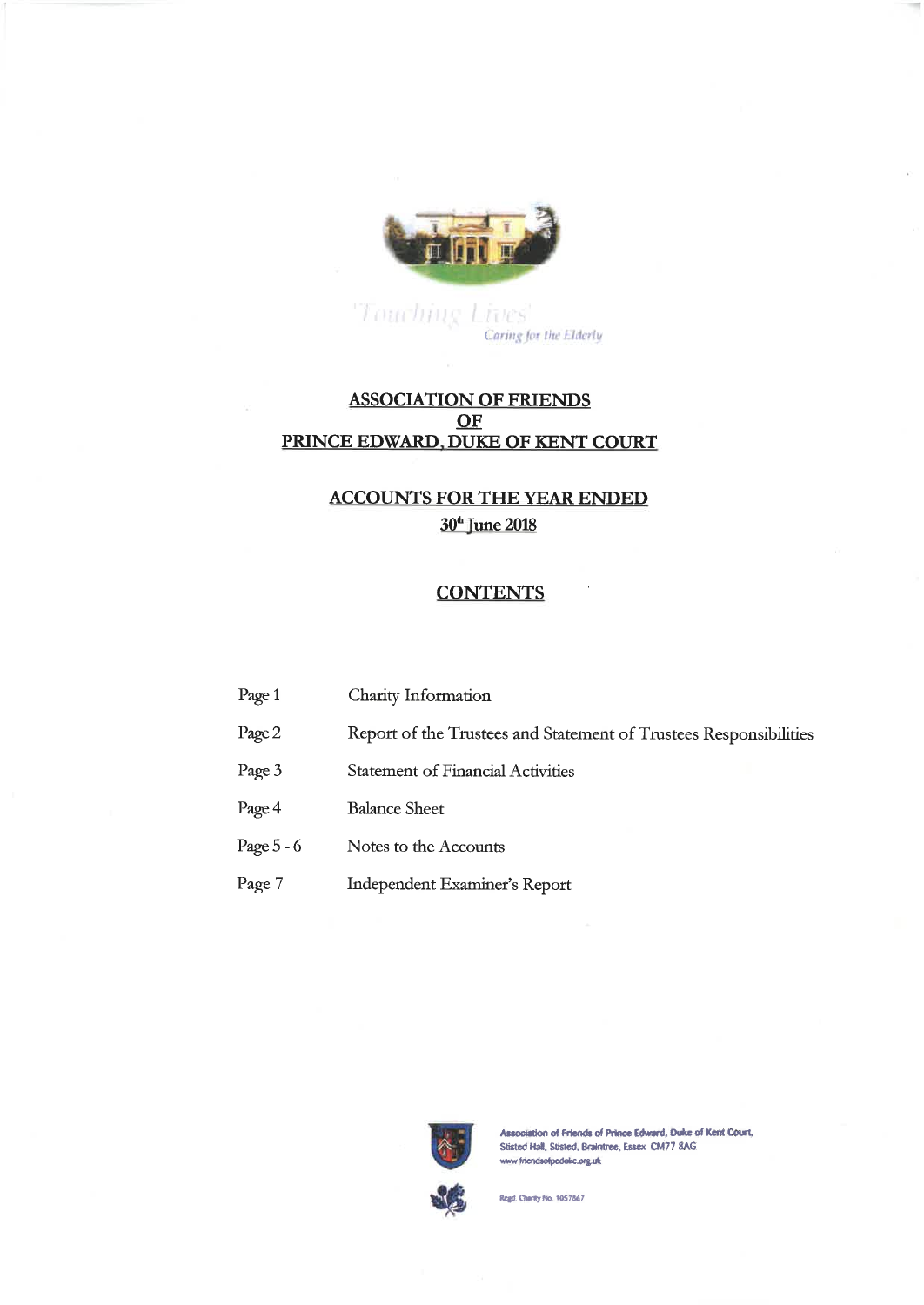## **CHARITY INFORMATION** 30<sup>th</sup> JUNE 2018

#### **ELECTED TRUSTEES:**

- A B Garner **B** H Procter CR Dunnico N Oldacre, MBE D Badger G Elvidge L Harris **B** Stedman K A Oldacre (Mrs.) N Oldacre, MBE A McLeod **J G Oliver** J Finlay GSLarke
- President Vice President (Died 1 May 2018) Chairman Vice Chairman Secretary Treasurer Membership Secretary Asst Secretary House Advisor Residents' Activity Organiser Summer Fete Organiser (Elected 29 Nov 2017) (Resigned 29 Nov 2017)

PRINCIPAL OFFICER:

A B Garner C/o Registered Address (below)

REGISTERED ADDRESS:

Stisted Hall **Stisted Braintree** Essex **CM77 8AG** 

#### REGISTERED CHARITY NUMBER: 1057867

**BANKERS:** 

**Barclays Bank PLC** Leicester LE87 2BBB

INDEPENDENT EXAMINERS:

Wilkins Kennedy 1 Nelson Street Southend-on-Sea **Essex** SS1 1EG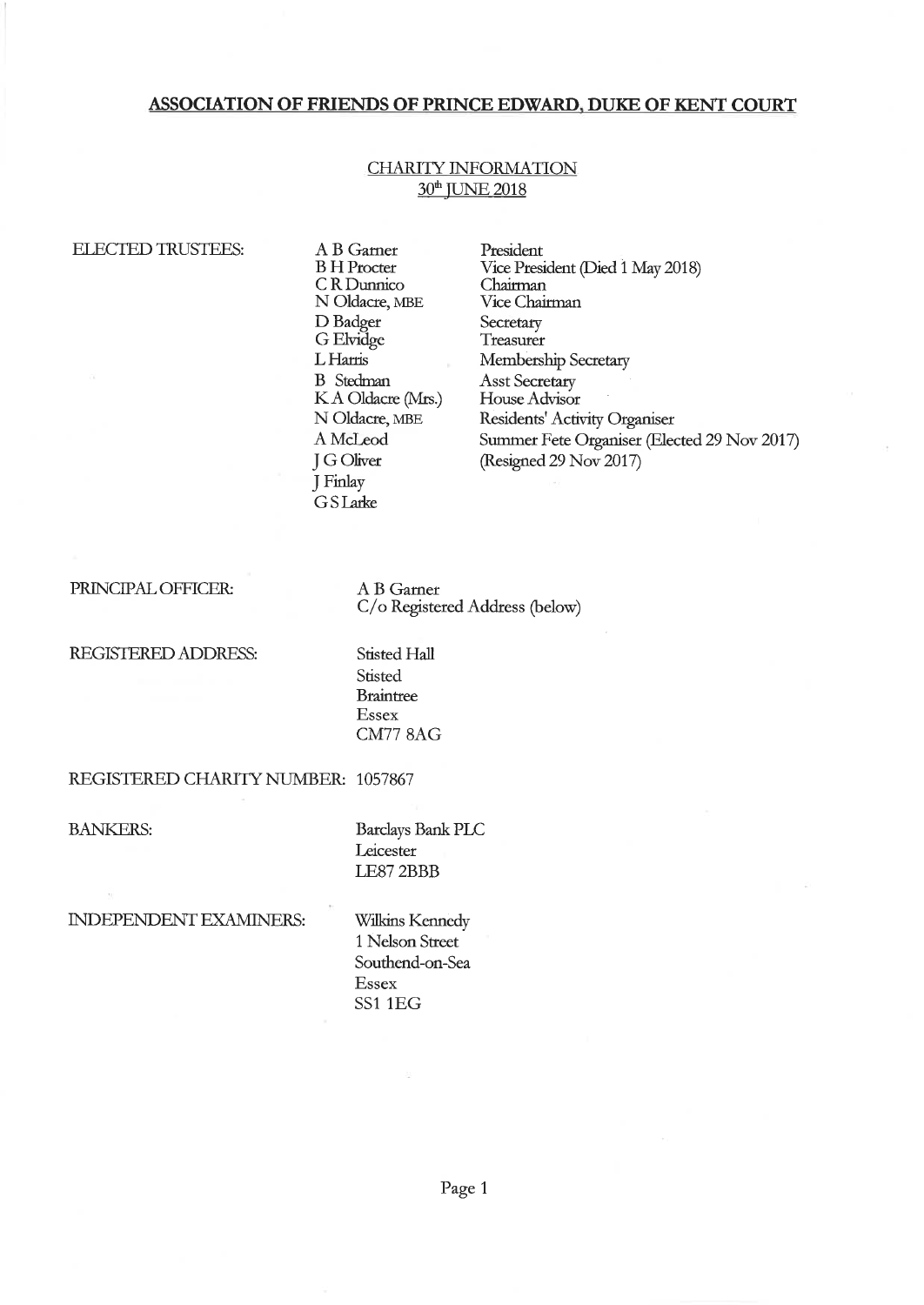# REPORT OF THE TRUSTEES FOR THE YEAR ENDED

# 30<sup>th</sup> June 2018

The Trustees of the Charity present their report with the Financial Statements of the Charity for the year ended 30<sup>th</sup> June 2018.

GOVERNING DOCUMENT: The Charity was established on 31<sup>st</sup> July 1996 and is governed by its Constitution.

PRINCIPAL ACTIVITY: The principal activity of the Charity is to relieve and assist, by all charitable means, the Residents of Prince Edward Duke of Kent Court, currently situated at Stisted Hall, Braintree, Essex.

The Trustees can confirm that they have paid due regard to the guidance of the Charity Commission in respect of public benefit.

FINANCIAL POSITION The Charity's financial position continues to be healthy. The charity has sufficient net assets to fulfill its objectives.

RESERVES POLICY: The Charity's policy is to build up reserves in order to provide flexibility to cover shortages of funds in the short-term from donations and other forms of income.

The Trustees consider that the Charity holds satisfactory levels of reserves to allow it to fulfill this policy.

RISK MANAGEMENT: The Trustees can confirm that they have considered major risks which may arise and in their opinion, none are foreseen at the date of this report.

ORGANISATION: The Trustees are elected and appointed annually at the Annual General Meeting. The current serving Trustees are named on the Charity Information page of these Accounts.

TRUSTEES: The Trustees who held office throughout the year are detailed at the front of the Accounts.

#### TRUSTEES' RESPONSIBILITIES STATEMENT

The trustees are responsible for preparing the 'Report of the Trustees' and the financial statements in accordance with applicable law and United Kingdom Accounting Standards (United Kingdom Generally Accepted Accounting Practice).

The law applicable to charities in England & Wales requires the trustees to prepare financial statements for each financial year which give a true and fair view of the state of affairs of the charity and of the incoming resources and application of resources of the charity for that period. In preparing these financial statements, the trustees are required  $\mathsf{to}$ :

- select suitable accounting policies and then apply them consistently;
- observe the methods and principles in the Charities SORP;
- make judgments and estimates that are reasonable and prudent;
- state whether applicable accounting standards have been followed, subject to any material departures disclosed and explained in the financial statements;
- prepare the financial statements on the going concern basis unless it is inappropriate to presume that the charity will continue in operation.

The trustees are responsible for keeping proper accounting records that disclose with reasonable accuracy at any time the financial position of the charity and enable them to ensure that the financial statements comply with the Charities Act 2011, the Charity (Accounts and Reports) Regulations 2008 and the provisions of the trust deed. They are also responsible for safeguarding the assets of the charity and hence for taking reasonable steps for the prevention and detection of fraud and other irregularities.

#### On behalf of the Board of Trustees:

# **Clive R. Dunnico (Chairman)**

Approved by the Board on 23<sup>rd</sup> November 2018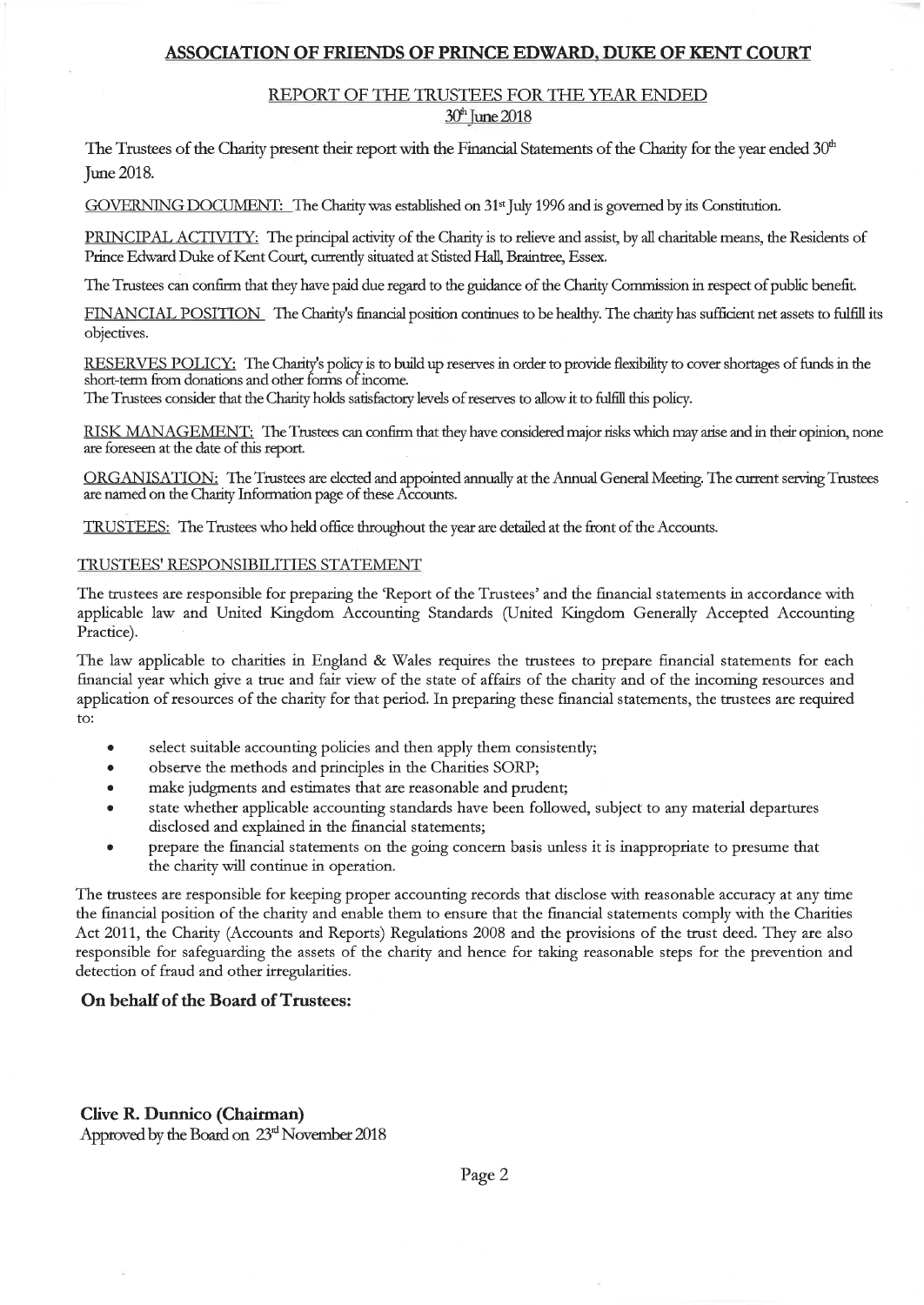# Association of Friends of Prince Edward, Duke of Kent Court<br>Statement of Financial Activities for the Year Ended 30<sup>th</sup> June 2018

|                                                                              | <b>Total Funds</b> | <b>Total Funds</b>  |
|------------------------------------------------------------------------------|--------------------|---------------------|
|                                                                              | Unrestricted       | <b>Unrestricted</b> |
| <b>Incoming Resources</b>                                                    | 2018               | 2017                |
|                                                                              | £                  | $\pmb{\mathcal{L}}$ |
| Donations - Notes 1 & 9                                                      | 2,455              | 2,763               |
| $-$ Note $10$<br>Legacy                                                      | 600                | 5,000               |
| Membership Fees:                                                             |                    |                     |
| <b>Annual Subscriptions</b>                                                  | 5,489              | 5,190               |
| Grand, Vice Patron and Life                                                  | 1,036              | 1,036               |
| Tax Recoverable                                                              | 1,000              | 1,074               |
| <b>Bank Interest Received</b>                                                | 259                | 344                 |
| <b>Events: Coffee Mornings</b>                                               | 447                | 247                 |
| Garden Fête Income - Note 1                                                  | 17,305             | 12,962              |
| Golf Day                                                                     | 300                | 900                 |
| Sales:<br><b>Books</b>                                                       | 30                 | 125                 |
| <b>Badges and Ties</b>                                                       |                    |                     |
| Total Income (A):                                                            | 28,921             | 29,641              |
| <b>Operating Expenditure</b>                                                 |                    |                     |
| <b>Charitable Activities:</b>                                                |                    |                     |
| Donations                                                                    |                    | 400                 |
| Garden Fête Expenses -Note 1                                                 | 7,195              | 7,197               |
| Management and Administration:                                               |                    |                     |
| Postage & Stationery                                                         |                    | 298                 |
| <b>Sundry Expenses</b>                                                       | 372                | 202                 |
| <b>Governance Costs:</b>                                                     |                    |                     |
| Professional Fees & Audit Fee                                                | 1,668              | 1,670               |
| Total Operating Expenditure (B):                                             | 9,235              | 9,767               |
| Net Operating Incoming/(Outgoing) Resources (= A-B):                         | 19,686             | <u> 19,874</u>      |
|                                                                              |                    |                     |
|                                                                              | 111,403            | 109,902             |
| <b>Fund Balances Brought Forward:</b><br>Add Net Incoming Resources for Year | 19,686             | 19,874              |
| <b>Total Funds Available for Distribution:</b>                               |                    |                     |
|                                                                              | 131,089            | <u>129,776</u>      |
|                                                                              |                    |                     |
| <b>Less: Distribution of Funds for Charitable Purposes:</b>                  |                    |                     |
| Equipment/Facilities Provided - Note 8                                       | 11.068             | 728                 |
| <b>Social Events</b>                                                         | 3,005              | 1,037               |
| <b>Residents Amenity Fund</b><br><b>Residents Seasonal Gifts</b>             | 16,314             | 14,603              |
|                                                                              | 2,500              | 2,005               |
| Total Charitable Expenditure (C):                                            | 32,887             | 18,373              |
| Net Incoming/(Outgoing) Resources (=A-B-C):                                  | (13,201)           | 1,501               |
| Fund Balances Carried Forward at 30th June 2018:                             | £98,202            | £111,403            |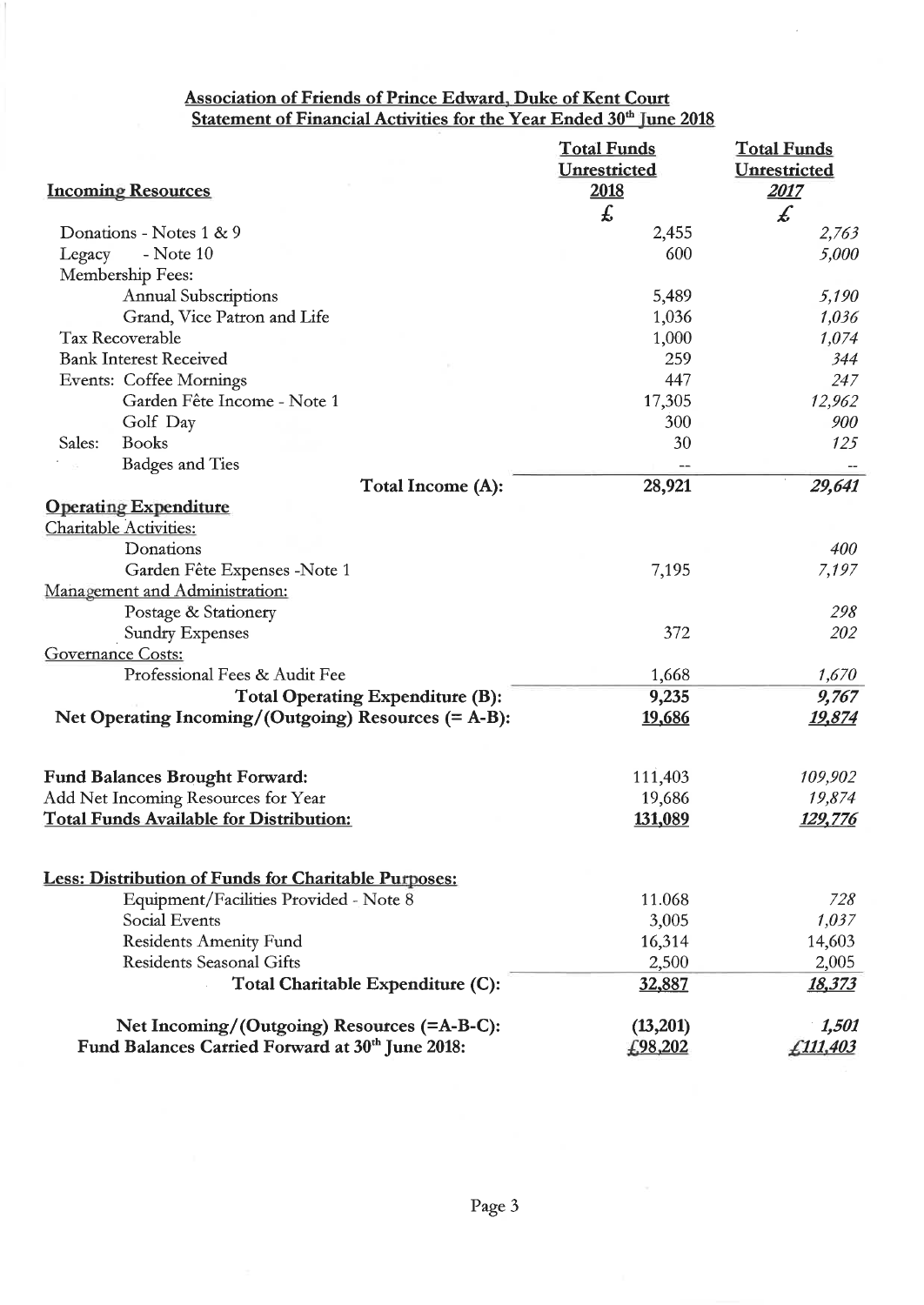# **BALANCE SHEET as at 30th JUNE 2018**

|                                     |        | <b>General Fund</b>     | <b>Total Funds</b> |
|-------------------------------------|--------|-------------------------|--------------------|
|                                     |        | <b>All Unrestricted</b> |                    |
|                                     |        | 2018                    | 2017               |
| <b>Current Assets</b>               |        |                         |                    |
| <b>Bank Current Account - Main</b>  |        | 12,810                  | 8,253              |
| Bank Current A/c - Garden Fête      |        | 7,484                   | 3,556              |
| <b>COIF Charities Fund Deposit</b>  |        | 84,333                  | 104,074            |
| <b>Tax Recoverable</b>              |        | 2,120                   | 1,120              |
| Home Advisor                        |        | 500                     | 500                |
| Garden Fête - Prepayments           |        | 997                     | 1,480              |
|                                     |        | 108,244                 | 118,983            |
| <b>Less Liabilities</b>             |        |                         |                    |
| <b>Creditors and Accruals</b>       | Note 4 | 4,776                   | 2,315              |
| Garden Fête - Advanced Ticket Sales |        | 5,265                   | 5,265              |
| <b>Net Assets</b>                   |        | 98,202                  | <u>111,403</u>     |
| <b>Funds</b>                        |        |                         |                    |
| Unrestricted                        | Note 6 | 46,560                  | 90,153             |
| Specially Designated                | Note 9 | 51,642                  | <u>21,250</u>      |
| <b>Total Funds</b>                  |        | 98,202                  | 111,403            |

On behalf of the Board of Trustees: Approved by:

C R Dunnico (Chairman)

The notes on pages 5 and 6 form part of these accounts.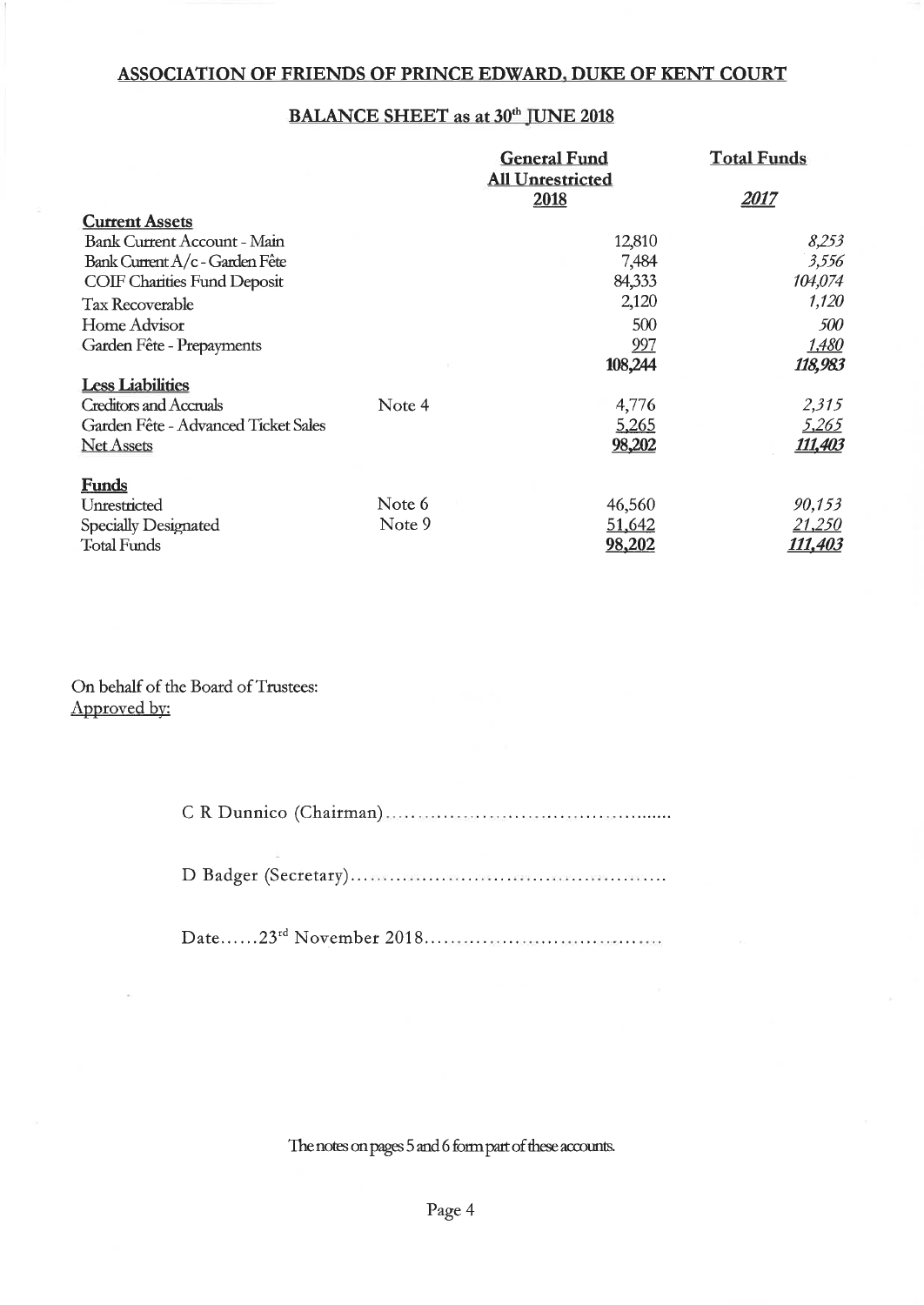NOTES TO THE ACCOUNTS FOR THE YEAR ENDED 30th June 2018

## 1. GENERAL INFORMATION & ACCOUNTING POLICIES

Association of Friends of Prince Edward, Duke of Kent Court is an unincorporated charity registered in England. The address of the registered office is given in the charity information on page 1 of these financial statements. The nature of the charity's operations and principal activities are shown in the Report of the Trustees.

The charity constitutes a public benefit entity as defined by FRS 102. The financial statements have been prepared in accordance with Accounting and Reporting by Charities: Statement of Recommended Practice applicable to charities preparing their accounts in accordance with the Financial Reporting Standard applicable in the United Kingdom and Republic of Ireland (FRS 102) issued on 16 July 2014 (as updated through Update Bulletin 1 published on 2 February 2016), the Charities Act 2011 and UK Generally Accepted Accounting Practice.

The charity has applied Update Bulletin 1 as published on 2 February 2016 and does not include a cash flow statement on the grounds that it is applying FRS 102 Section 1A.

#### Income

Gifts, donations and other forms of voluntary income have been included within the Financial Statements as and when they are received. No permanent endowments have been received during this year.

#### **Garden Fête Income**

The net 2017 Garden Fête surplus amounted to  $f$  10,110.

#### **Tangible Fixed Assets**

Tangible Fixed Assets are stated at cost or valuation less depreciation. Depreciation is provided at rates calculated to write off the cost or valuation of fixed assets, less their estimated residual value over their expected useful lives on the following base: Fixtures & Fittings - 15% straight line method.

The Association does not hold any fixed assets at the present time.

#### **Resources Expended**

All Charitable Expenditure is included in the Statement of Financial Activities on the accruals basis. Garden Fête expenditure has been shown separately from the relevant income for the current year.

#### **Unrestricted Funds**

Unrestricted Funds are donations and other incoming resources receivable or generated for the objects of the charity without further specified purpose and are available as general funds.

#### **Specially Designated Funds**

Specially Designated Funds are allocations from the Unrestricted Funds which have been assigned to specific requests from the Home and approved by the Trustees. A Specially Designated Fund of £16,250 was created on receipt of donations from the Provincial "8-Aid Appeal". In addition, a further S.D. Fund following receipt of a legacy of stands at  $f$ , 392. (Note 10). In addition, a further S.D. Fund was created to provide for replacement of mini-buses at the end of their life, which stands at  $f$ , 35,000.

#### **Restricted Funds**

Restricted Funds can only be used for particular restricted purposes within the objects of the Charity. Restrictions arise when specified by the donor or when funds are raised for a particular restricted purpose.

#### **Fundamental Accounting Concept**

The trustees are currently pursuing options to raise donations and to cover the Charity's operating costs for the 12 months from the date of approval of these accounts. It is the Trustee's opinion that the Charity will be able to raise the suitable finance necessary to continue as a going concern and the accounts of the Charity have therefore been prepared on a 'going concern' basis.

#### 2. EMOLUMENTS

No remuneration was paid to any Trustee of the charity.

#### 3. TAXATION

Agreement has been reached with HM Revenue & Customs Claims Branch for Trusts and Charities that there will be no liability to income tax.

| <b>4. CREDITORS AND ACCRUALS</b> | 2018   | <u> 2017</u> |  |
|----------------------------------|--------|--------------|--|
| <b>Sundry Creditors</b>          | $- -$  | 765          |  |
| Accrued Expenses                 |        | 1.550        |  |
| Total                            | £4,776 | f2,315       |  |

#### THESE NOTES FORM AN INTEGRAL PART OF THE ACCOUNTS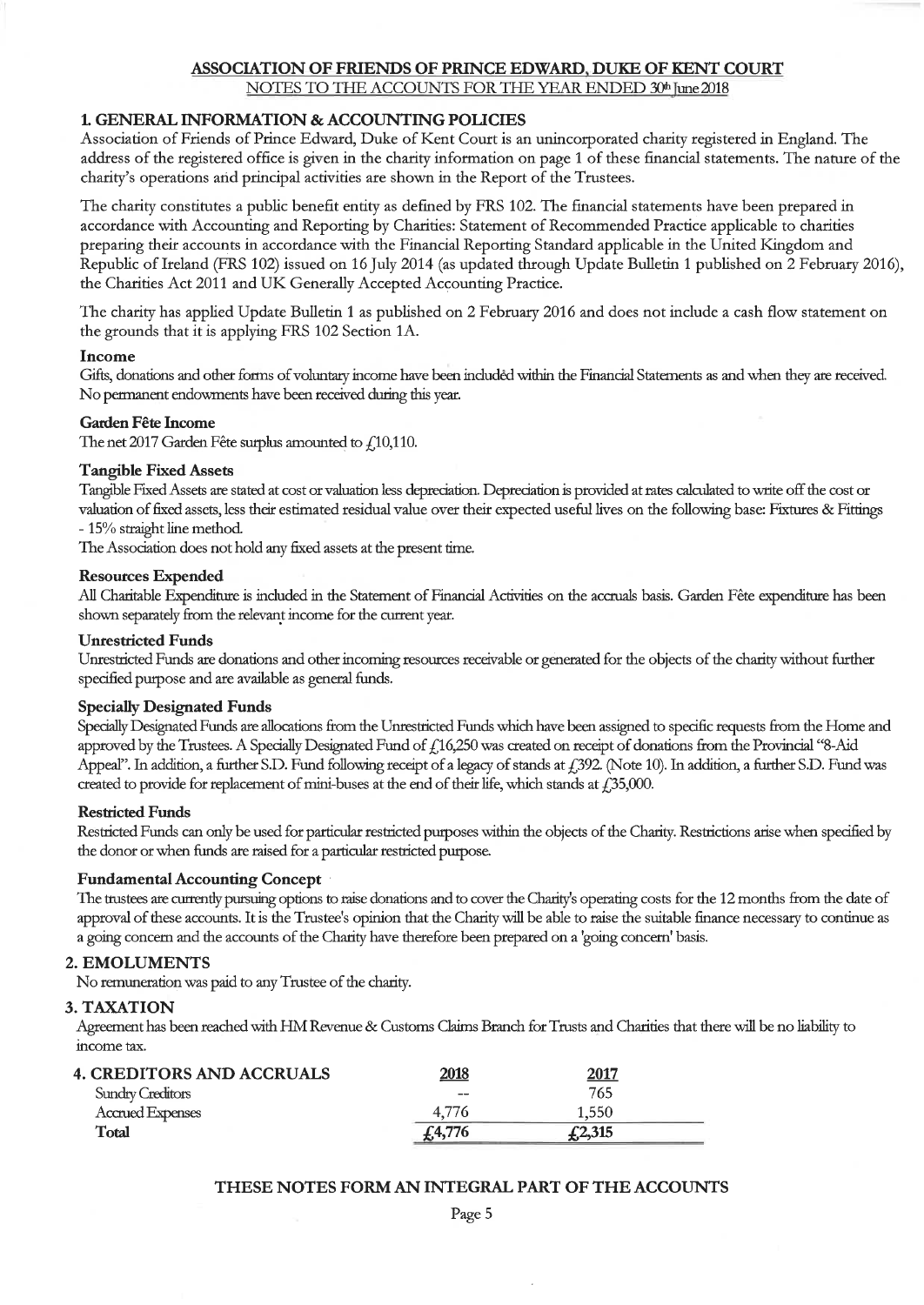## ASSOCIATION OF FRIENDS OF PRINCE EDWARD, DUKE OF KENT COURT NOTES TO THE ACCOUNTS FOR THE YEAR ENDED 30<sup>th</sup> June 2018

# 5. RELATED PARTY TRANSACTIONS

There is no remuneration paid to Trustees and the only expenses paid to Trustees are done so in order to reimburse them for amounts already paid on behalf of the Charity towards the achievement of its objects.

In the event of the Charity being dissolved any assets remaining after the satisfaction of all debts and liabilities shall be paid or transferred as set out in the Constitution. No one person ultimately controls the Charity.

#### **MOVEMENT IN FUNDS**

|                           | $\Delta$ s at 1 <sup>st</sup> July 2017 | Net Movement in Funds * | $\Delta$ s at 30 <sup>th</sup> June 2018 |
|---------------------------|-----------------------------------------|-------------------------|------------------------------------------|
| <b>Unrestricted Funds</b> | 90,153                                  | (43,593)                | 46,560                                   |
| Specially Designated 1    | 16,250                                  |                         | 16,250                                   |
| Specially Designated 2    | 5,000                                   | (4,608)                 | 392                                      |
| Specially Designated 3    |                                         | 35,000                  | 35,000                                   |
| <b>Restricted Fund</b>    |                                         |                         |                                          |
|                           | 111,403                                 | (13,201)                | 98,202                                   |

\* Net movement in funds, included in the above are as follows:

|                                                  | <u>Incoming</u> | <b>Resources</b> | Movement |           | Net Movement |
|--------------------------------------------------|-----------------|------------------|----------|-----------|--------------|
|                                                  | Resources       | Expended         | in Funds | Transfers | in Funds     |
| Unrestricted General Fund                        | 28,921          | (37, 514)        | $\theta$ | (35,000)  | (43,593)     |
| Specially Designated                             | 0               | (4,608)          |          | 35,000    | 30,392       |
| <b>Restricted Fund</b>                           |                 |                  |          |           |              |
|                                                  | 28,921          | (42, 122)        |          | 0         | (13,201)     |
|                                                  |                 |                  |          |           |              |
| 7. REVENUE RESERVE                               |                 | 2018             | 2017     |           |              |
|                                                  |                 |                  |          |           |              |
| <b>Opening Balance</b> 1 <sup>st</sup> July 2017 |                 | 111,403          | 109,902  |           |              |
| Surplus/(Deficit) for the year                   |                 | (13,201)         | 1,501    |           |              |
| Closing Balance $30th$ June $2018$               |                 | 98.202           | 111,403  |           |              |

#### 8. EQUIPMENT AND FACILITIES PROVIDED

During the year the Charity provided the following Equipment and Facilities for the Home:

| 6 Profile Beds              | 4,608   |
|-----------------------------|---------|
| Renew Christmas Decorations | 805     |
| Residents Bicycle           | 5,655   |
|                             | £11,068 |

#### 9. SPECIALLY DESIGNATED FUND

In conjunction with the RMBI, the Trustees have agreed that the special project for the application of the "8-Aid Appeal" funds is to be the refurbishment of the pond, paths and surrounding area. Permission was received and work was undertaken after the year end. In consequence, the funds of  $f$ 16,250 received from Province continue to be held as a restricted Fund.

#### 10. LEGACY

A legacy was held by the Charity during the current financial year in the amount of  $f$ ,5,000 from a deceased member of the Edward Alleyn Lodge No.186. The Trustees have agreed to designate these funds to the purchase of Profile Beds and Equipment for use of the Residents. So far  $f$ 4,608 has been spent and  $f$ 392 remains for this purpose.

#### THESE NOTES FORM AN INTEGRAL PART OF THE ACCOUNTS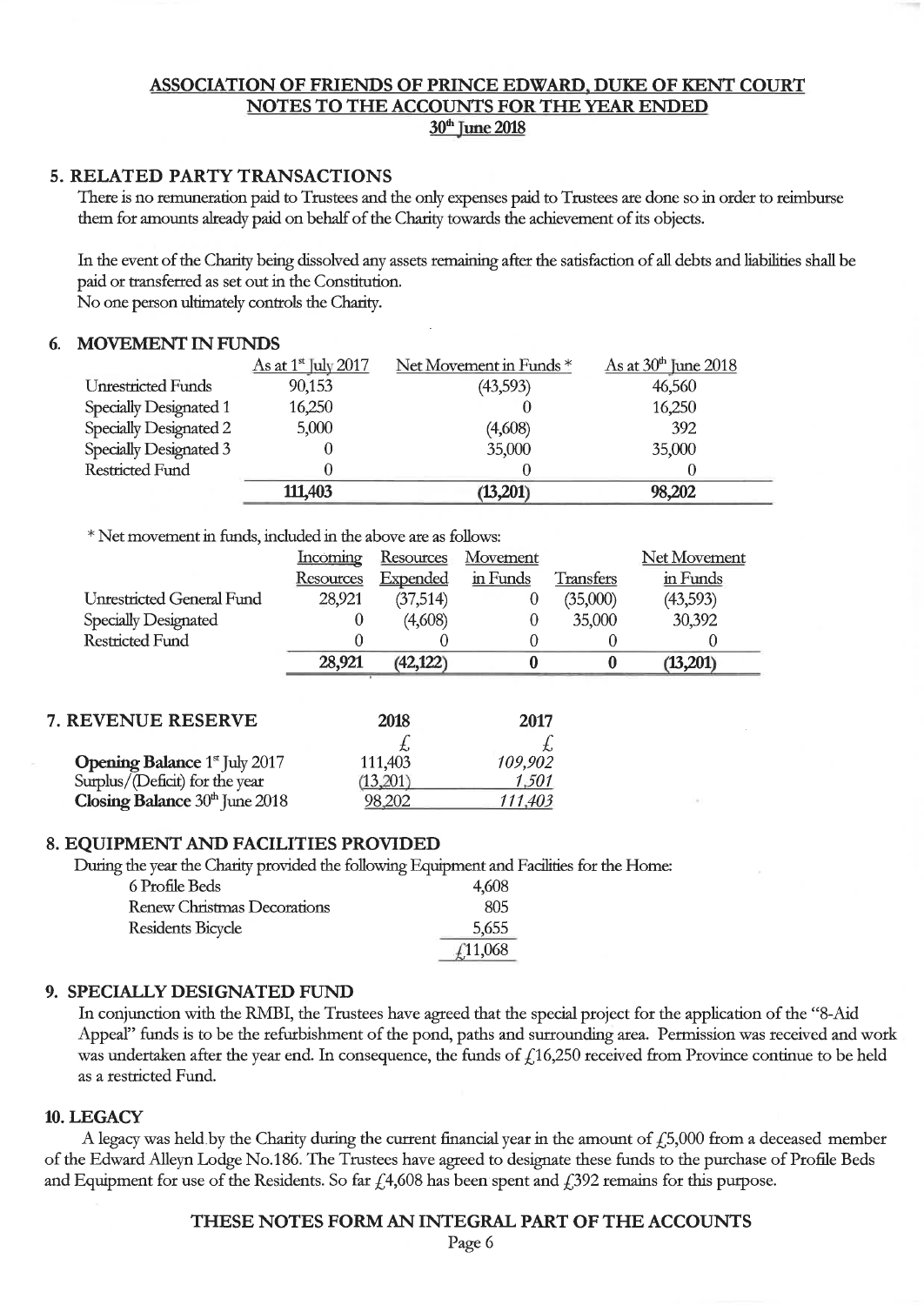#### Independent Examiner's Report to the Trustees of Association of Friends of Prince Edward, Duke of Kent Court

I report on the accounts of the charity for the year ended 30<sup>th</sup> June 2018 which are set out on pages three to six.

#### Respective responsibilities of trustees and examiner

The charity's trustees are responsible for the preparation of the accounts. The charity's trustees consider that an audit is not required for this year under section 144(2) of the Charities Act 2011 (the 2011 Act) and that an independent examination is needed.

It is my responsibility to:

- examine the accounts under section 145 of the 2011 Act:
- follow the procedures laid down in the general Directions given by the Charity Commission under section  $145(5)(b)$ of the 2011 Act; and
- state whether particular matters have come to my attention.

#### Basis of independent examiner's report

My examination was carried out in accordance with the general Directions given by the Charity Commission. An examination includes a review of the accounting records kept by the charity and a comparison of the accounts presented with those records. It also includes consideration of any unusual items or disclosures in the accounts, and seeking explanations from you as trustees concerning any such matters. The procedures undertaken do not provide all the evidence that would be required in an audit and consequently no opinion is given as to whether the accounts present a "true and fair view" and the report is limited to those matters set out in the statement below.

#### Independent examiner's statement

In connection with my examination, no matter has come to my attention:

- $\mathbf{1}$ which gives me reasonable cause to believe that, in any material respect, the requirements:
	- to keep accounting records in accordance with section 130 of the 2011 Act; and
	- to prepare accounts which accord with the accounting records and comply with the accounting requirements of the 2011 Act

have not been met; or

 $\overline{2}$ 

to which, in my opinion, attention should be drawn in order to enable a proper understanding of the accounts to be reached.

**Mark Norton** Wilkins Kennedy 1-5 Nelson Street Southend on Sea **Essex SS1 1EG** 

23rd November 2018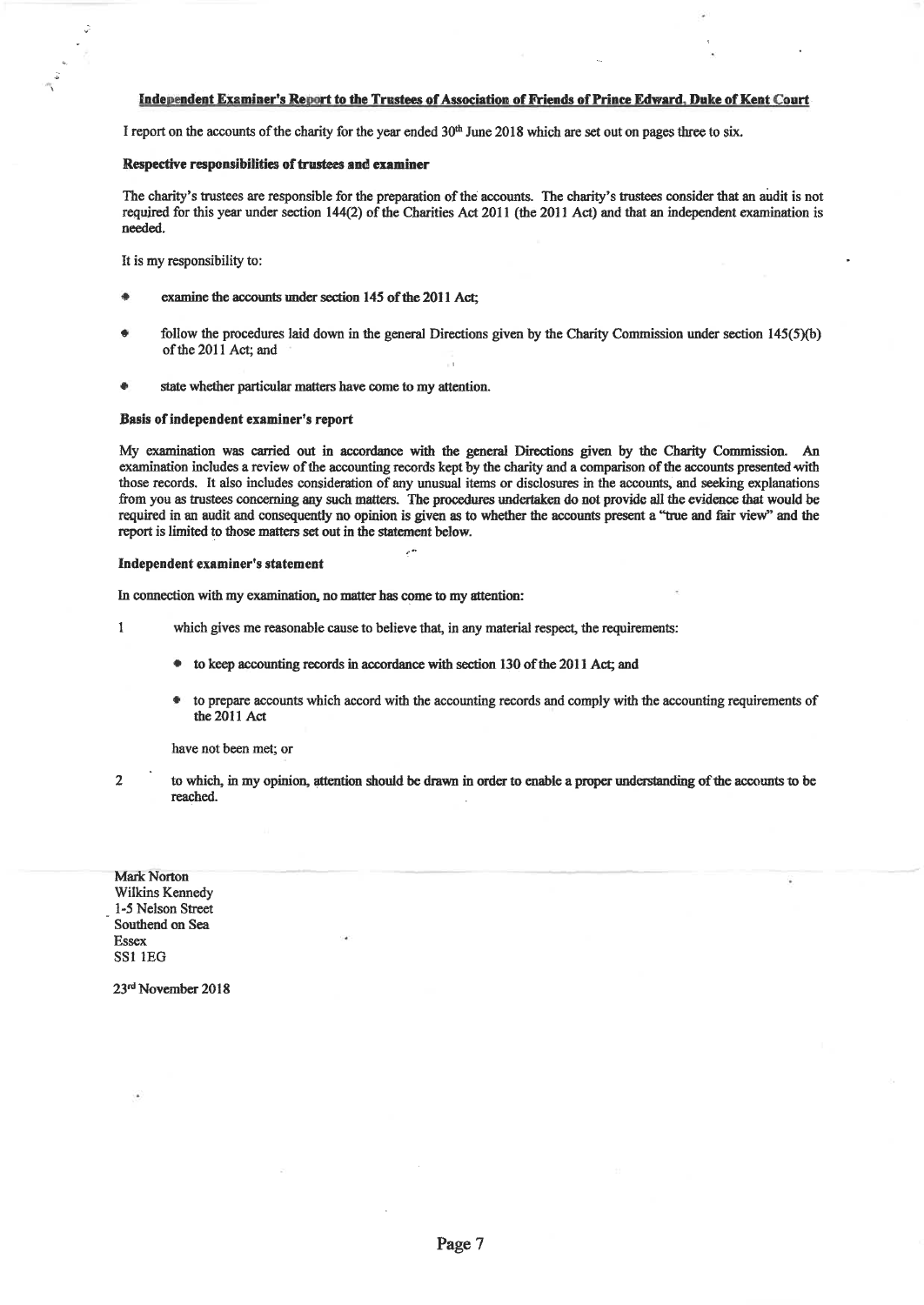# **Annual Report for 2018 from Karine Oldacre, Almoner**

There are currently 47 residents in Stisted Hall, 27 of whom are in the main house and 20 in Mauchline House.Since our last AGM there have been 45 birthdays and 21 were residents aged 90 or over. The oldest person there now is Margaret Lambeth who celebrated her 100<sup>th</sup> birthday on October 24<sup>th</sup>. I understand that she had a nice tea party with family and friends, at the Home, to mark her special day. Margaret is closely followed by Ethel McMillan whose  $99<sup>th</sup>$  birthday was on November 24<sup>th</sup>. On their birthdays each person is given a birthday card and present from 'The Friends'.

On behalf of the Association of Friends I shop for birthday cards and gifts and am always looking out for suitable and attractive presents wherever I go. Sadly there have been 14 deaths, the oldest person being Richard McMillan at the great age of 101.Messages of sympathy and cards were sent to the next of kin and flowers or a donation in their memory was given to their chosen charity. The charities include Cancer Research, Herts and Essex Air Ambulance, Parkinsons UK, Alzheimers UK and PEDoKC Stisted Hall. During the year there have been 13 new residents, 7 ladies and 6 gentlemen. A flower arrangement or an attractive plant together with a message of welcome to their new home was given to each person shortly after their arrival.

Last year's residents' Christmas Party, planned for December 10<sup>th</sup>, was cancelled on the day due to snow and ice and general dangerous road conditions. However it was rearranged for New Year's Eve when Nicky and Neil came to entertain in their usual friendly and professional manner. Nigel and I did call in on Christmas morning to wish everyone a happy Christmas and to hand out Christmas cards to each resident enclosing a letter advising them that £50 from the Association of Friends had been paid into their residents' account to spend on something that they would like. We also, of course, enjoyed a warm mince pie and celebratory glass of wine with them all.

On St Valentine's Day a box of chocolates was given to each person to make the day a bit special. On Easter Sunday an attractive pack of small Easter eggs was given to each resident from 'The Friends' to wish then a happy Easter.

On Easter Saturday Nicky and Neil, from Clearer Productions came to entertain the residents in the Essex Lounge, Their musical theme and songs this time were all about food and drink. However, somehow they worked it that Nigel and I, together with 2 visitors and 2 lady residents were called upon to stand at the front and do actions to 'Roll out the barrel' followed by 'The Lambeth Walk' which caused some fun and laughter and was thoroughly enjoyed by all.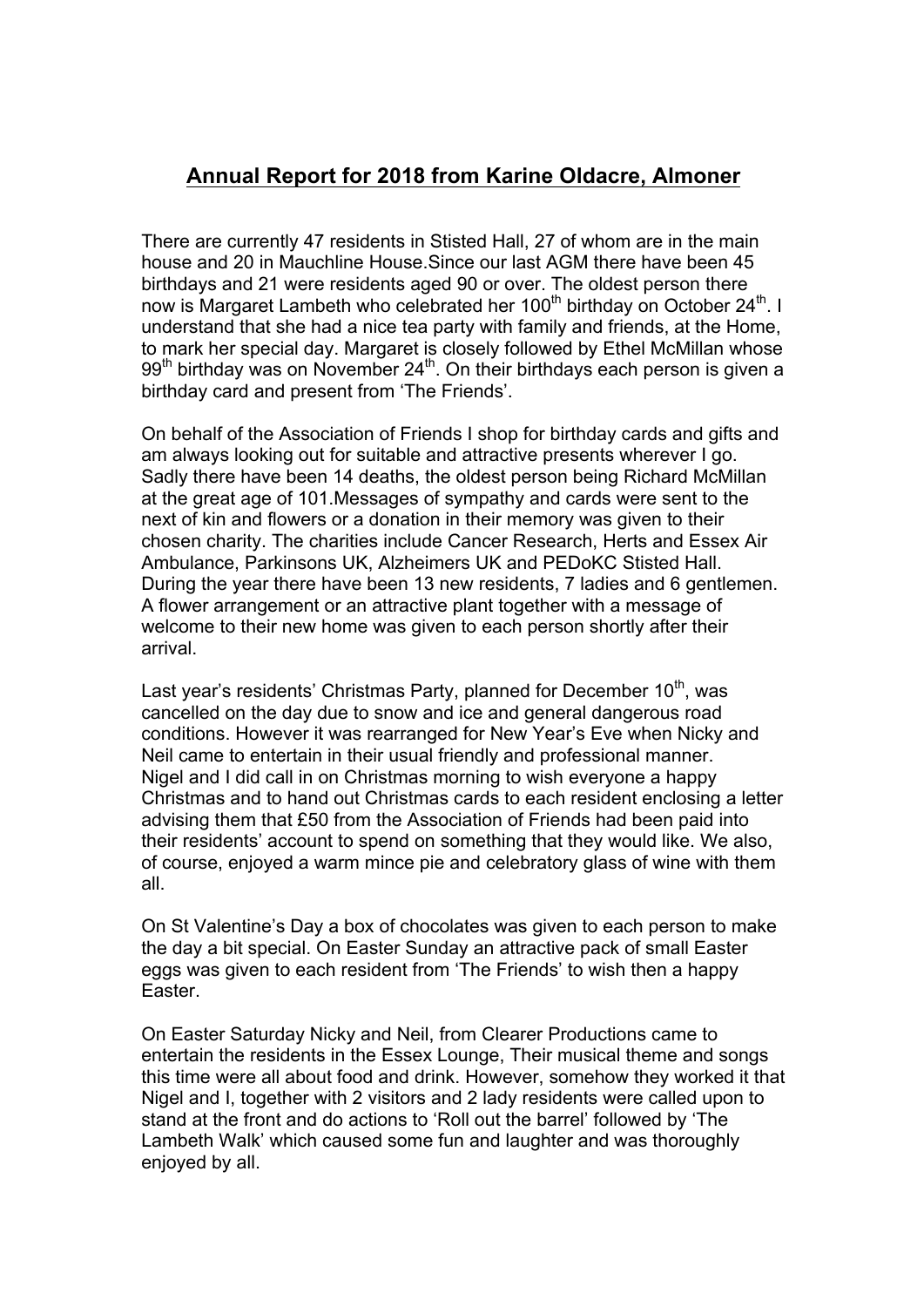At the end of August we said farewell to Audrey Brown who has done a splendid job as Activities Organiser and with whom we liaised closely. She will be sadly missed.

In early September Clearer Productions came again to entertain the residents at the Home with songs associated with flowers. Suffice it to say that their repertoire included songs that they all knew and could sing along to. This year's Christmas Party will be held on December 9th. Christmas cards have already been purchased ready to be given with a gift of £50 on the day.

*27. 11. 2018.*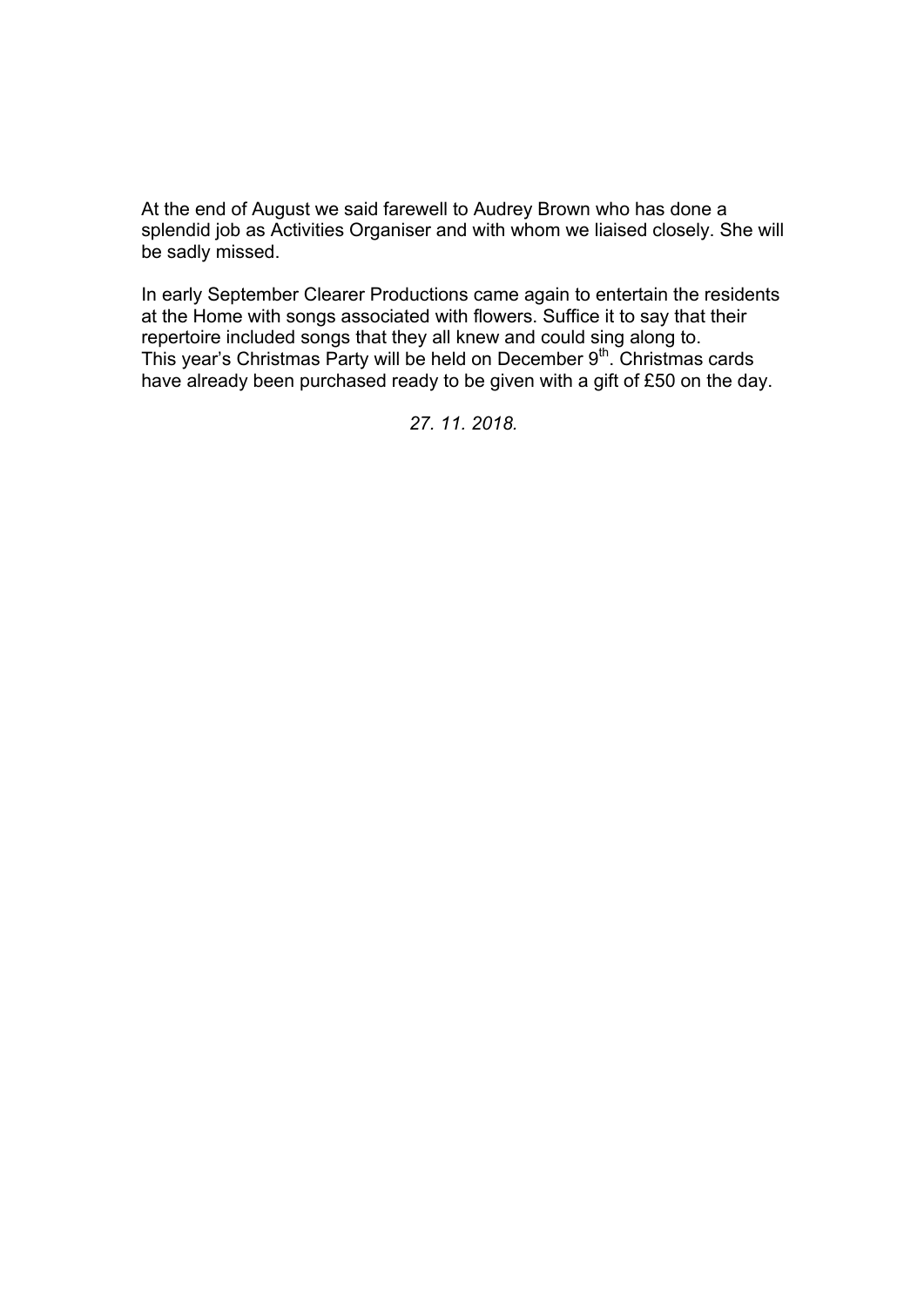# **Annual Report for 2018 from Nigel Oldacre, Residents'Activities Organiser /Representative**

Coffee mornings continue to be poorly attended with fewer residents as well as visitors (except for a few stalwarts). With respect to the former, old age and/ or infirmity are the causes for the drop in numbers in the Essex Lounge. Alan Reynolds is a staunch supporter and the residents enjoy his singing. Unfortunately, Linda his wife is not at all well so he has been unable to come for the last few months. Karine sent a bouquet of flowers to her on behalf of 'The Friends'. At the September coffee morning Jeff Cripps presented a cheque for £900 to the Association of Friends as the proceeds from the annual Stisted Hall Golf Classic.

George Lambeth together with Dennis and Anne May are the principal volunteer drivers of the Home's vehicles and that is proving most useful as the Home would find it difficult to regularly take out residents on outings.

Several working parties have taken place in the grounds, with a number of regulars including John Adlam, Terry Brewer, John Pike , Jim and Boo Wheeler and I. Bacon rolls and coffee/tea seem to be a suitable bribe and an opportunity to engage in some light hearted banter. The Mauchline House garden was stocked up with bulbs, geraniums, pansies, sweet peas and a number of perennials donated largely by 'The Friends' as well as some material from my garden. The produce from tomato and courgette plants also found a good home in the kitchen. A late Autumn working party had a 'blitzing' session (in the Mauchline garden) to trim or remove straggly shrubs and generally tidy up the area before the onset of Winter.

The path extension to and around the pond was completed just in time for the Summer Fete, largely thanks to John Finlay.

The walled garden is still awaiting final approval from the RMBI despite the Essex Wildlife Trust completing 2 environmental assessments for the presence of great Crested Newts and Reptiles which have proved negative.

Karine and I were invited to the wedding of one of the residents, Derek Harman at Stisted Hall. He married Vicky exactly 25 years to the day after they first met. It was the first wedding at the Hall for many a long year, possibly since the early  $19<sup>th</sup>$  century. All in all it was a most happy occasion.

Karine and I have attended residents' meetings whenever we can and this proves a useful forum to exchange news and views.

Finally, the 2 Christmas trees, donated by 'The Friends', were delivered at the beginning of this week and will shortly be decorated.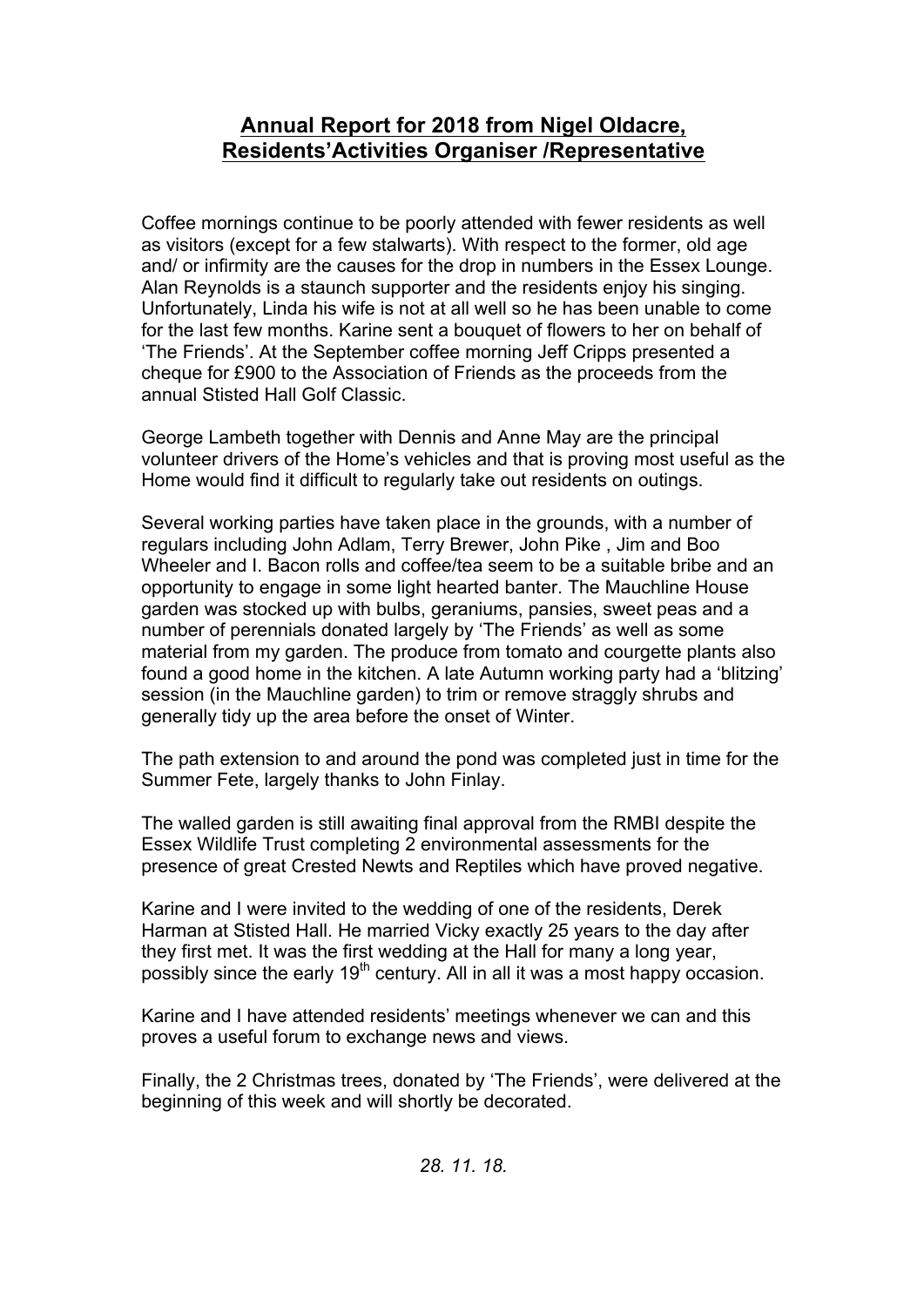# **Environment, equipment & projects**

Thanks to the generosity of the Association of Friends, considerable work has taken place to get a pathway up to and around the pond to make this a more accessible space for our residents and one which is well enjoyed and used on daily walks with our residents.

In early 2018 we were delighted to be able to open the family room, which means that relatives with loved ones who are particularly unwell or approaching end of life can remain close by but still have a private space to rest when needed.

We were fortunate enough to be involved in a pilot project for the RMBI around Virtual Reality equipment, which was used on a small group of residents living in our dementia service- we saw some real benefits for the residents it was used on, although challenges around the Wi-Fi made using the equipment to its full potential somewhat difficult.

Over the last few months the home has seen a number of redecoration projects including exterior paintwork, work to sash windows, internal painting, refurbishment of communal bathrooms and some en suites and new carpets- all which help keep the home looking its very best for our residents.

## **Staffing**

We have welcomed some new members to the team over the last year, but also said goodbye to some others too. In August we saw Audrey Brown, the homes Activities Coordinator retire after almost thirteen years loyal service. We welcomed Lucy Stock in October as Audrey's replacement who continues to settle into her new role.

I am also saddened to inform you that Jacqui Hayden, our Dementia Lead has taken the decision to leave us due to changes in her personal circumstances, with her final day with us being the  $4<sup>th</sup>$  December. Recruitment is currently underway for this key role in the home.

At the start of the year Paul Rush, our Catering Manager moved onto pastures new and was replaced in April by Julie. Unfortunately she has decided this was not the right position for her, and we are currently recruiting for her replacement.

# **Occupancy**

I am pleased to be able to report that the home currently is fully booked with a waiting list for both the residential and dementia side of the house and enquiries continuing to arrive weekly. Over the last year we have said farewell to some very long standing and well-loved residents which was very sad- however we were pleased and privileged to be able to support them to be able to remain at the home in their last few weeks and days as was their wish. 

# **Activities**

The home has been fortunate enough to have benefitted from a vast array of entertainment over the year which would not have been possible without the ongoing support of the Association of Friends.

Last year due to some bad timing on the part of the weather, the annual Christmas Party hosted by the Association of Friends needed to be postponed and took place on New Year's Eve instead- but was enjoyed all the same by the residents.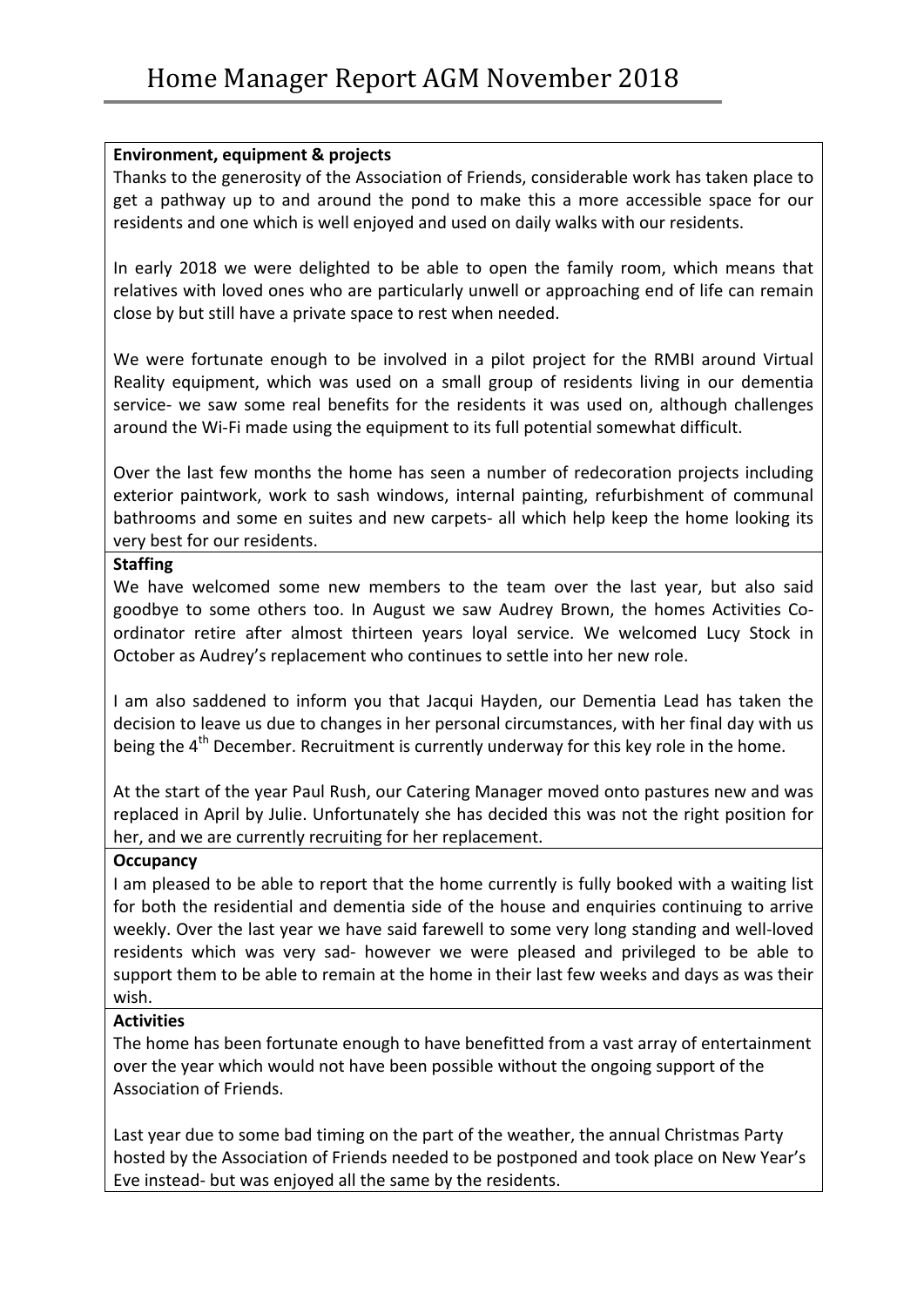This was followed by our Christmas show by the staff on the  $22^{nd}$  December to celebrate together, which was finished off wonderfully by fish and chips purchased locally thanks to the Association of Friends who kindly agreed to fund this extra treat- Many residents enjoyed eating their meal from the wrapper rather than on a plate; I think it brought back many happy memories for some of our residents, and I know the kitchen were pleased with the limited amount of washing up that was needed as a result!!

The home celebrated National Hydration week in March which was marked by an array of relevant activities including an afternoon of Mocktails in 'Stisted Crown' with our admin team ably performing the role of barmaids.

In May, the residents were cordially invited to watch the Royal Wedding at Stisted Hall which included a celebratory buffet lunch. Residents were supported to plan their outfits, as invitations had asked all to dress to impress! The event included a champagne reception and was a really lovely and somewhat busy event.

August's Staycation week was a great success despite the heat wave meaning that our dog show and sports day needed to be changed. Never the less we soldiered on including a health and relaxation afternoon, 50's party and the highlight of the week- turkey and tinsel day which included the staff pantomime... this year it was our rendition of snow while and the seven dwarves- I am confident in saying that we get better year on year and I know that plans are well underway for the next panto in January- a big thanks to Ann May who ably manages a somewhat unruly rabble and pulls it all together in time.

We also had the obligatory seaside day at the end of the week, and once again, weather was not on our side- this time rain- but we didn't let it dampen our spirits and had an indoor beach day including beach volleyball. This afternoon was completed by a visit from an ice cream van- where staff bravely got a little wet fetching and carrying the ice creams to everyone- but it was well worth it. Fortunately the weather seemed to improve just in time for the annual BBQ which was well enjoyed by all, and having Alan Reynolds sing to us all was a real treat as always.

In August we also had the home's first wedding, with one of our residents getting married to his long term partner in the home's library in the company of their friends, family and the staff at the home- it was a truly wonderful event and a real privilege to be able to support them both.

In another home's first- we had visiting ponies that came into both sides of the home to meet the residents- and although I was a little anxious about the whole event, the residents and our visiting families were delighted.

Recently the home has been working with a local mother and baby group called 'jo jingles' which is song and movement group- they have kindly agreed to do a session with our residents once a fortnight at the home which is going down a storm with the residents and provides untold benefits to our residents.

Last weekend we held our Christmas Bazaar which once again was a real success- with the home managing to raise just over £500.00- but more importantly it was a lovely opportunity